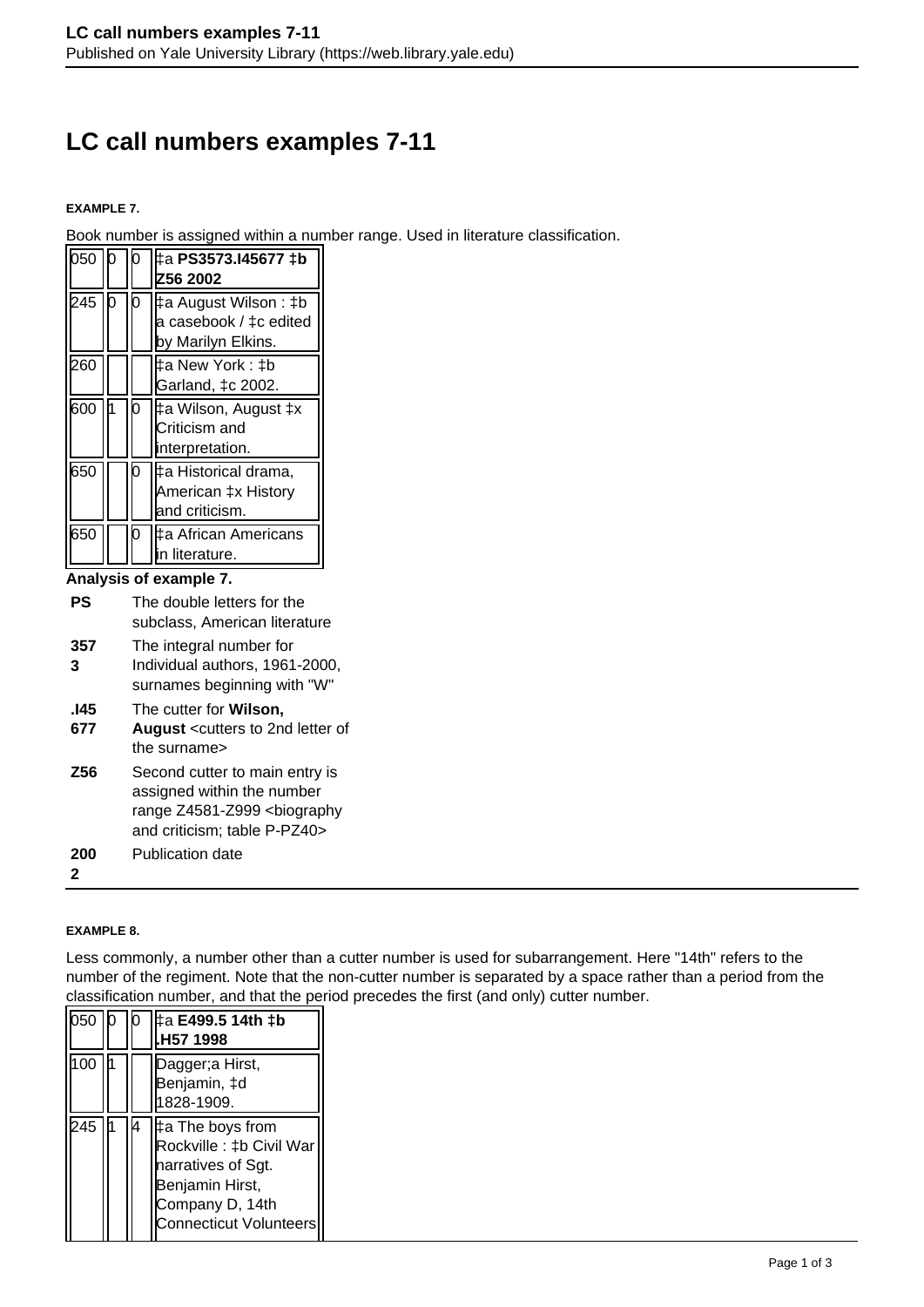| I   |    | ‡c edited, with<br>commentary, by Robert<br>Bee.                              |
|-----|----|-------------------------------------------------------------------------------|
| 260 |    | ‡a Knoxville [Tenn.] : ˈ<br>tb University of<br>Fennessee Press, ‡c<br>c1998. |
| 600 | IЮ | ∥‡a Hirst, Benjamin, ‡d<br>1828-1909 ‡v<br>Correspondence.                    |
| 610 | 10 | Army. ‡b Connecticut<br>Infantry Regiment, 14th<br>$(1862 - 1865)$            |

## **EXAMPLE 9.**

The other common substitute for a cutter number in LC call numbers is the date. Here "1545" refers to the initial date of the Council of Trent and is preceded by a space rather than a period.

| 050   0      | b   | ‡a BX830 1545 ‡b                                                                                                                                    |
|--------------|-----|-----------------------------------------------------------------------------------------------------------------------------------------------------|
|              |     | T45 1997                                                                                                                                            |
| 245 0        | 2   | ‡a I tempi del Concilio :<br>I‡b religione, cultura e<br>societáa nell'Europa<br>tridentina / ‡c a cura di<br>Cesare Mozzarelli e<br>Danilo Zardin. |
| 260<br>611 2 | IO. | ∣‡a Roma : ‡b Bulzoni<br>editore, ‡c 1997.<br>I‡a Council of Trent ‡d<br>1545-1563) ‡v<br>Congresses.                                               |

## **EXAMPLE 10.**

Some law class numbers for legislative acts include the date of the act in the class number, in this case 1996. Note that there is no space before the date because the date is considered to be part of the class number. A7 is a form cutter for monographs. The date of publication (2001) is in the standard position.

| 050 |   | ‡а KHC3834.51996 ‡b<br>A7 2001                                                                                                                                                                                                   |
|-----|---|----------------------------------------------------------------------------------------------------------------------------------------------------------------------------------------------------------------------------------|
| 110 |   | ‡a Bolivia.                                                                                                                                                                                                                      |
| 240 | O | ‡a Ley del Servicio<br>Nacional de Reforma<br>Agraria                                                                                                                                                                            |
| 245 |   | ‡a Ley no. 1715 : ‡b<br>Ley del Servicio<br>Nacional de Reforma<br>Agraria : Reglamento<br>D.S. no. 25763 de 5 de<br>mayo del 2000<br>hormas tâecnicas<br>catastrales para el<br><b>s</b> aneamiento de la<br>propiedad agraria. |
| 260 |   | ‡a La Paz : ‡b Instituto                                                                                                                                                                                                         |